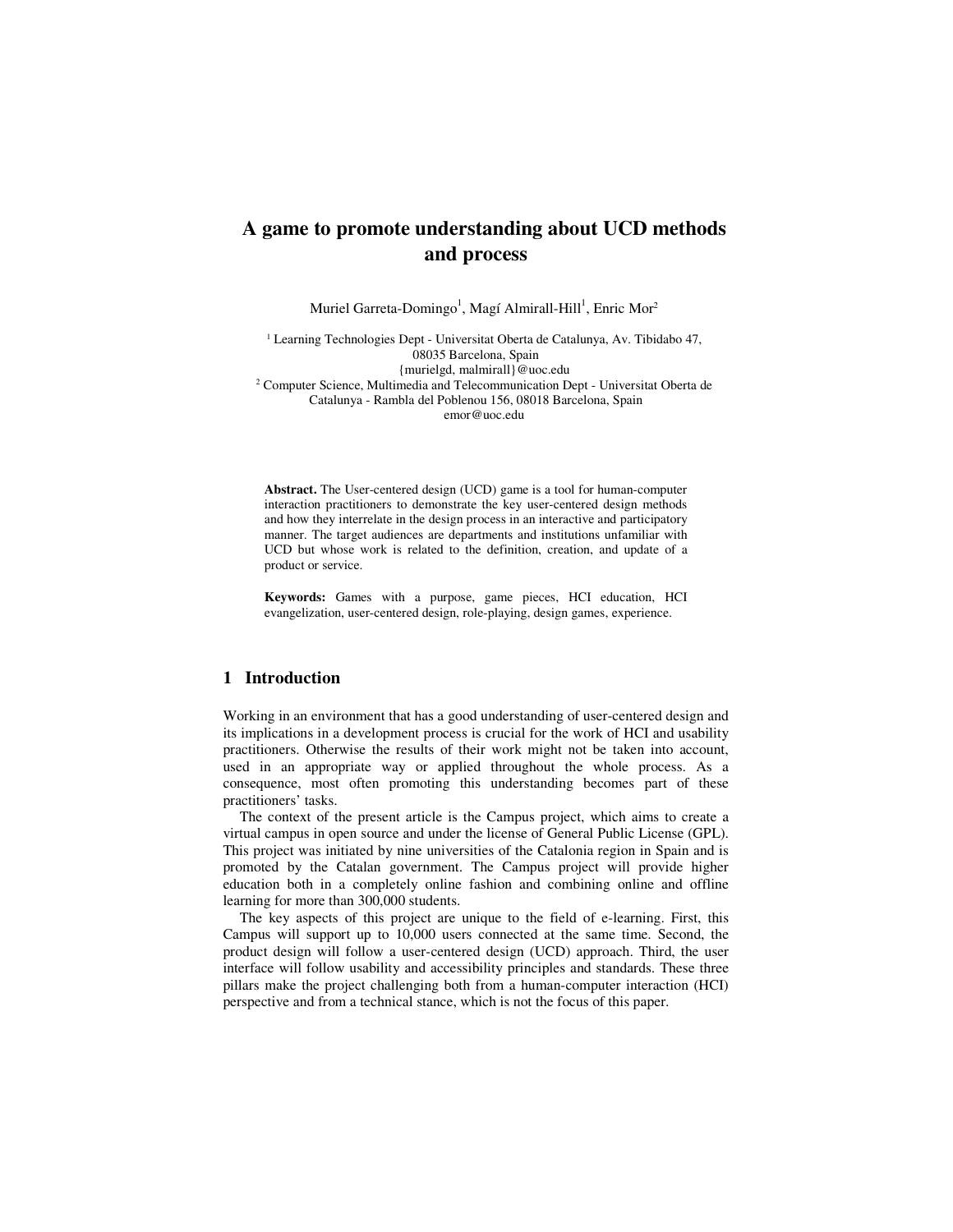The project is organized in 12 work packages and besides the coordination and methodological packages, all except two are technically-oriented and led by programmers. These two exceptions are the first work package, which consists of gathering user requirements, and the second work package, which is responsible for the prototyping and user testing of all developed modules. Therefore, these two work packages with the help of the methodology package are responsible for ensuring that the entire project and, consequently, all development teams follow a UCD approach.

As Twidale and Marty state, usability professionals often have to combine the roles of usability advocates, educators and practitioners [10]. Bias and Mayhew [2] addressed this issue by putting together a collection of articles on cost-justification of usability. However, the argument of cost-justification by itself is not enough to introduce UCD in an organization. As Siegel [7] explains, "success will hinge not on a single convincing argument, but on the many interrelated ideas we introduce to our organizations, on the kinds of relationships we build with various stakeholders, and on how we demonstrate our value to them first hand."

At the Open University of Catalonia (UOC), one of the Campus project participating universities, we created a game as a tool to increase the understanding of UCD methods. Through a participatory and interactive manner, its purpose is to promote a better understanding of a good design process; showing the importance of knowing the end user and keeping the focus on the user as well as choosing the right methods for analyzing the users and evaluating the design.

Several activities have been programmed in the context of the Campus project in order to proselytize and teach the project teams the importance of a UCD process and the best way to apply it. As a part of these activities, we decided to deploy the UCD game for the Campus project teams.

# **2 The UCD game: origin, audience and goals**

The UCD game idea was created after the celebration of World Usability Day (WUD) 2005. As part of the UCD diffusion goal at UOC, different activities were organized for the occasion. There were formal presentations about in-house projects that followed the UCD process. Outside the conference room, a set of independent stations was placed for visitors to receive an overview of the UCD process and methods, experience a usability test in a lab setup, and use a computer with a screen reader installed (JAWS) in order to understand the importance of accessibility. This accessibility station, where participants had to browse the Internet with the monitor off and only with the help of the screen reader, was the most successful of all the activities organized.

The aim when designing the game was to obtain a set of engaging stations where participants can experience the different steps of a UCD process. It is structured as a team and participatory activity with a set of interrelated tasks because the goal is not only to show how each project phase is accomplished individually but also how the project is completed and how these different phases relate to one another.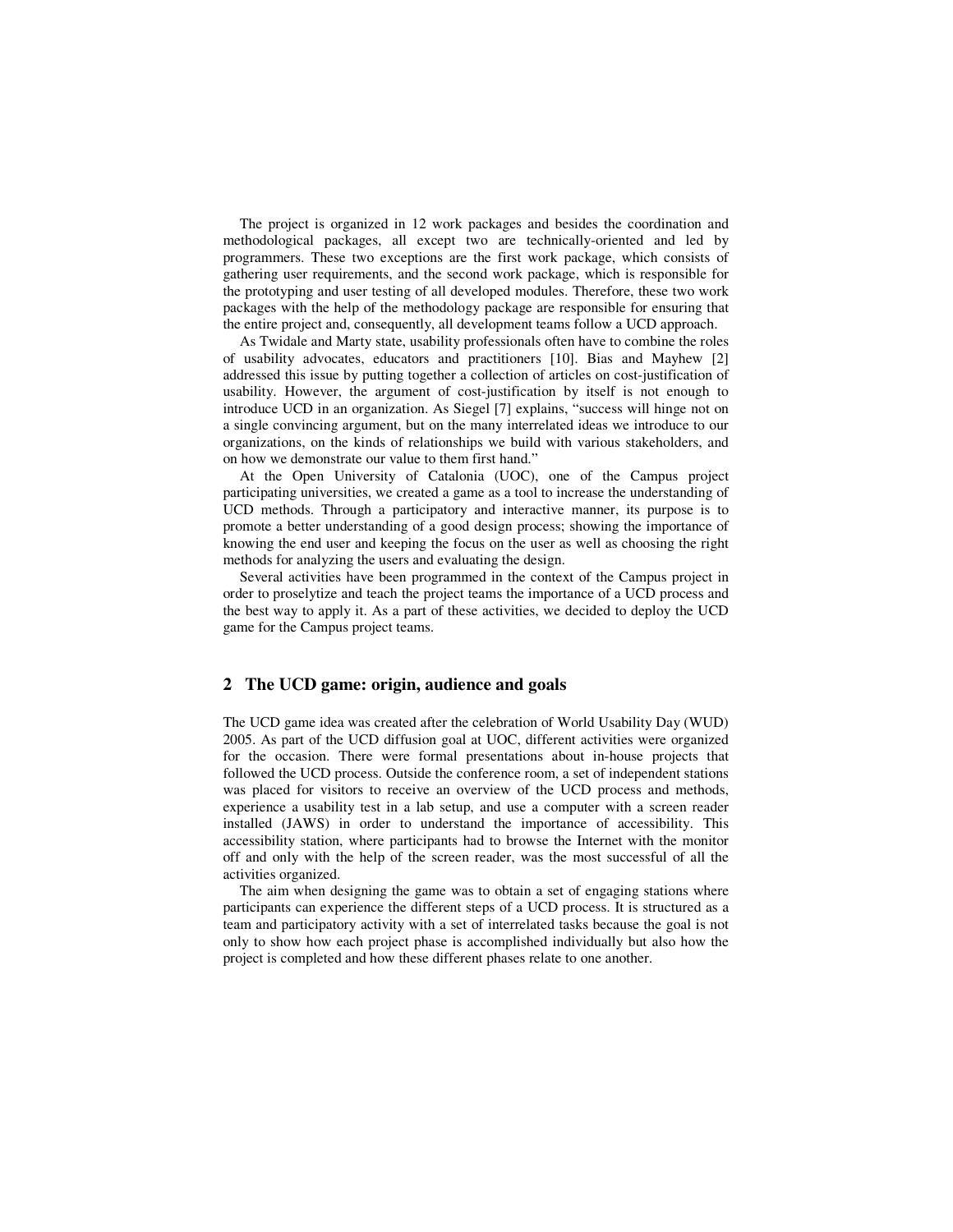# **2.1 The game goals**

The setup of the UCD game is similar to the Interactionary, a design exercise envisioned and organized by Berkun [1], however, the main difference is that unlike Interactionary, our game is not an on-stage competition and does not address designers or an HCI audience. In this sense, the goals of the game show created by Twidale and Marty [10] are more closely related to our objectives. Yet, while their game illustrated usability evaluation methods, our game strives to illustrate the UCD process and techniques.

Buchenau and Fulton [3], in their paper about experience prototyping, quote the Chinese philosopher Lao Tse: "What I hear, I forget. What I see, I remember. What I do, I understand!" Our game is a way of promoting understanding by doing. Like Buchenau's and Fulton's, there are several papers on how to include "doing" in the design process by role-playing, informance design, interactive scenarios, participatory design, etc. [4,5,6,8,9]. However, these papers address a different problem than the UCD game and therefore are aimed to a different audience, pursuing different goals.

While addressing designing exploratory design games, Brandt [4] describes various kinds of games, one of which is similar in concept to the UCD game: "The primary aim with the negotiation and workflow oriented games is for the designers to understand existing work practice. Game boards and game pieces are produced in paper. The outcome of the game playing is often flow diagrams showing relations between people and various work task or tools." In our case, we want the Campus project participants to understand UCD work practices using game pieces for each of the UCD phases and a game board to show the relations between the different phases and the end design.

In summary, the purpose of the game is: 1) To show the key steps of a UCD process in an enjoyable and informal setting. 2) To help participants understand how these steps relate to each other. 3) To provide an overview of the main HCI techniques and methods. 4) To illustrate that the user target and the methods used affect the end design.

## **2.2 The target audience**

We initially created the UCD game in the context of the UOC, a completely online university with more than 40,000 students that offers 19 official undergraduate degrees as well as several graduate programs. As a result, the virtual campus plays a key role at the UOC as it is the work tool for UOC employees, the teaching tool for faculty members, and the learning tool for students.

In such a context, UCD should play a central role in all UOC departments that design products for the virtual campus users. Nevertheless, this is still not the case today. Although the introduction of usability and HCI concepts in the organization started in 2002, they are still not well understood and therefore not always properly applied.

Hence, we created the game as a tool to promote a better understanding of a good design process in hopes of demonstrating the importance of understanding and focusing on the end user as well as choosing the right methods for analyzing the users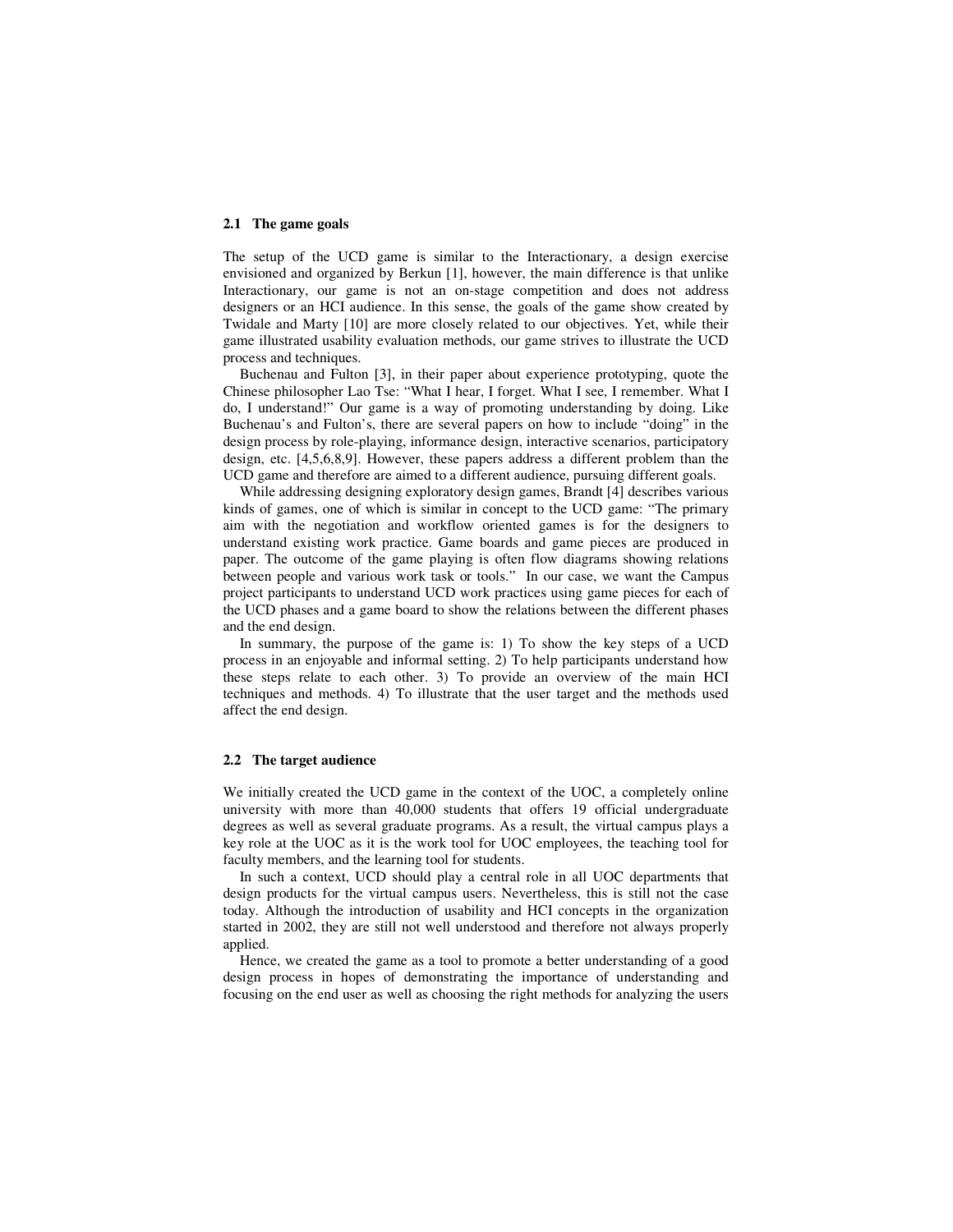and evaluating the design. The target audiences are organizational departments that participate in the creation, definition, and update of the virtual campus applications. Even though this target audience is formed by people familiar with the concept of usability and UCD, the goal is to ensure that the game is comprehensible even for people unaware of the existence of UCD.

Within the context of the Campus project, there are nine universities actively working in its development. Additionally, there are several other universities and public institutions that act as observers of the project and whom, in the near future, may use the virtual campus as their learning management system.

Therefore, the audience is much more diverse than at UOC since it includes active and passive management, project leaders and developers from both public and private institutions. For our purposes, the target audience of the game was management and project leaders since they are responsible for ensuring that their teams follow a UCD process. However, our aim was to include developers because the more participants that understand the value of UCD afford greater opportunities for UCD to be applied throughout the development processes.

## **3 The game structure**

The game consists of four different stations; each station representing a phase in the UCD design process: defining the users, analyzing the users' needs, designing the artifact and evaluating the resulting artifacts. Like the exploratory design games [4], players do not compete. Each team goes through the stations and at the end, all game boards are shown together in a separate room so that participants and observers can evaluate the design solutions. The WUD promoted by the Usability Professionals' Association was the first background for the UCD game. The Campus project was the context of our second application of the game.

Groups of 3 to 4 people are created with participants from different institutions and departments. To begin, they read an overall description of the game and are given a one-page description of the design problem.

## **3.1 The design problem**

Like Berkun [1], we decided that a non-web problem would work best with a large audience and that a physical design of a public and not-work related object would be better as these concepts are familiar to everyone, and the details are broad enough for everyone to follow along. Therefore, when considering a design problem, these issues played a key role; in the end, we opted for the design of an airport self-check in machine.

The initial design problem was to create a ticket vending machine. To narrow the scope, the machine was supposed to only sell tickets to the airport and it was to be placed in a central railroad station of Barcelona, Spain. For the self-check in machine, we also narrowed the project to the flights between Barcelona and Melbourne or Sydney of a specific airline company.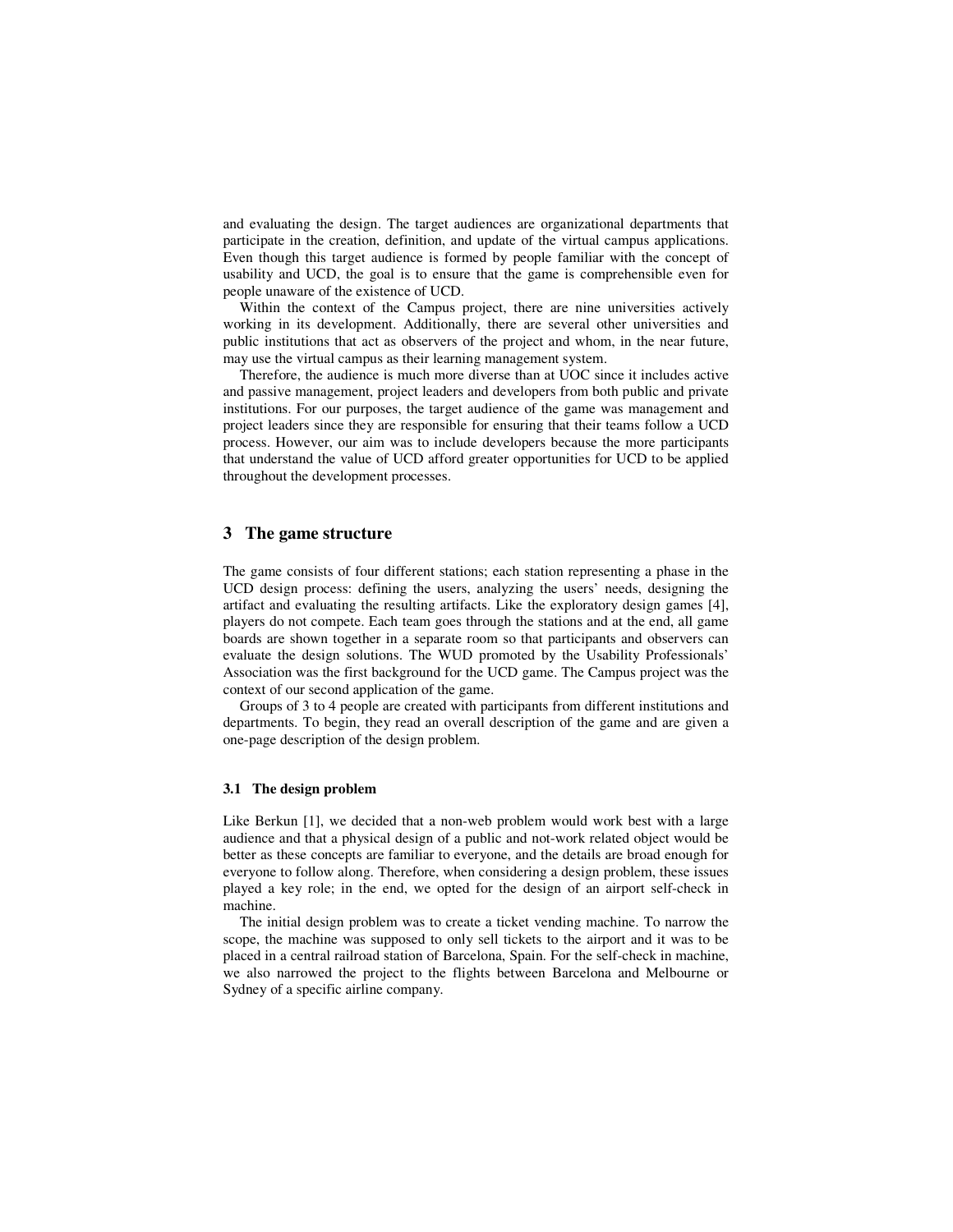#### **3.2 The first game station: Defining the users**

The aim of this first station is to introduce the idea that good design is accomplished by thinking of the end user and that this end user is neither the designer, nor anyone else. The team is presented with four groups of people, each containing four users with pictures and a short demographic description. Participants are asked to choose the group of users for whom they will design and write down their main characteristics.

Initially, all possible users were presented individually but we realized that participants needed a substantial amount of time to choose and group a set of users in order to build their primary user type. We have found that having the groups already formed is clearer for our audiences.

#### **3.3 The second game station: Analyzing the users' needs**

The aim of this second station is to show that designers use several quantitative and qualitative methods to gather data about the chosen target. Defining the users is the first step, in this phase participants analyze the users' needs, wants, contexts, and limitations by choosing a maximum of three methods from the UCD toolbox.

After opening the envelopes of the selected methods, the team has to summarize the findings and write down a list of characteristics that should be considered when designing the artifact. For example, during the contextual inquiry method, the team watches a video of the Barcelona airport. For benchmarking, they have pictures of other self check-in machines already in use at the airport. Other methods available in the toolbox are: in-depth interview, focus groups, surveys and log analysis.

Outside of the envelope there is a short description of the technique to help participants choose the ones that they consider most useful. Inside there is more information about the technique being applied to the design problem and the results of conducting it. For instance, for an in-depth interview, the inside page contains a list of possible interview questions and a list of possible answers given by users.

#### **3.4 The third game station: Designing the artifact**

The goal of the third station is to show that a successful design is focused on the end user. As a consequence, designers should not jump directly to the end design but they should consider the output of the previous stations and follow an iterative design process. The team is also asked to use one of the evaluation methods available in another UCD toolbox. Assuming the team has understood the UCD philosophy, the result of this station will be a simple prototype and a list of changes that should be made to it after applying an evaluation technique.

The game organizers are the pretended users for the evaluation techniques. For user testing, the team has to think of one or two tasks they would like the user to accomplish. The organizer will then perform these tasks using the prototype.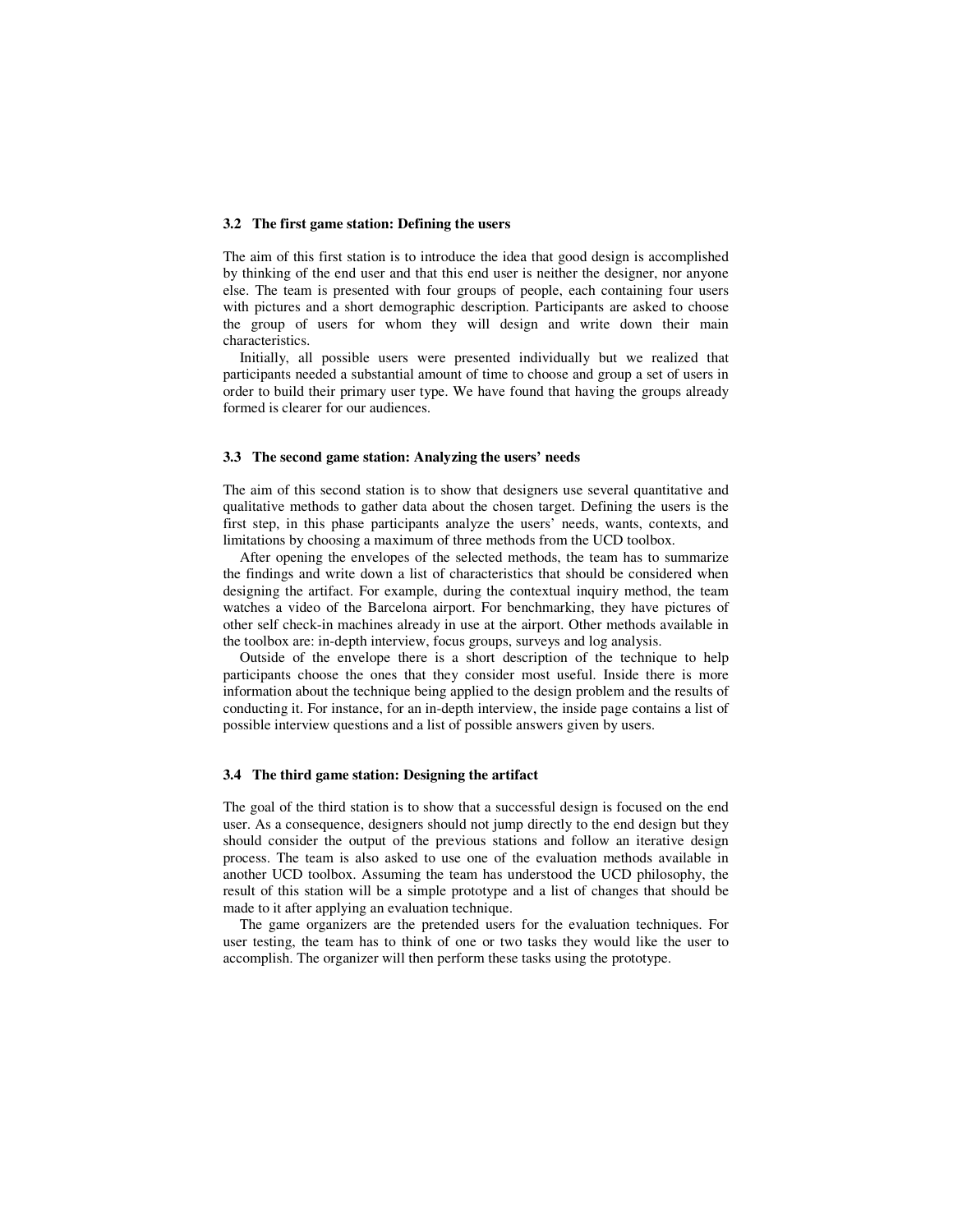## **3.5 The fourth game station: Evaluating the designed artifacts**

At the end of the game, each team pastes the one-page output of each station on a horizontal game board. The board is separated into four quadrants: 1) photos of the target users and key characteristics, 2) required characteristics of the artifact according to the user analysis and the methods used, 3) the first low-fidelity prototype, a list of changes resulting from the evaluation of the prototype and 4) the evaluation of the development process.

Game boards are displayed in a room where participants and other observers can see the different designs and UCD processes. In order to evaluate the designs, participants and observers have a questionnaire that contains questions such as "Does the design take into account the context of use?" or "Did the team evaluate their first design solution?"

# **4 Deploying he UCD game**

In order to test the game structure and its different stations, we initially ran a pilot of the game using a small group, half being HCI experts while the others were familiar with UCD but had never applied a full UCD process. The mixed groups were required to traverse through each of the four stations of the game: defining the target user, analyzing its needs, designing, and evaluating. It was very rewarding to see the groups make different decisions at each of the stations. Since the groups defined different user characteristics and target goals as well as selected different evaluation methods, the final designs varied greatly. In this sense, the pilot study proved that the game is useful in showing how phases relate to each other and that designs depend on characteristics of the end user and the methods used. Through the post-game questionnaire, we concluded that all participants considered the game useful to show the value of UCD methods and process and that it was an enjoyable, refreshing and enriching experience. We also obtained feedback on areas to improve, such as a tighter control of time for each station and a less technical and ambiguous description of the phases and methods.

Our second application of the game was on November 14th during World Usability Day 2006. Around thirty people (8 groups) participated in the game. From observing the teams and the post-game questionnaire, we gathered that most participants enjoyed the experience and found it a successful tool to show UCD process and methods. Again the time spent on each station was perceived as too long despite the timers at each station and the organizers, who tried to encourage groups to move to the next station. Participants that had an interest in UCD wanted to do a good work on each phase and therefore they took longer than the allowed time. The biggest problem caused by lack of time was that the teams were not able to view the other teams´ solutions. Thus, visualizing how different target users and processes led to different results was one of the goals not accomplished in this application of the game.

Running the UCD game for the Campus project participants was more challenging since most people are not interested in UCD. This lack of interest reduced the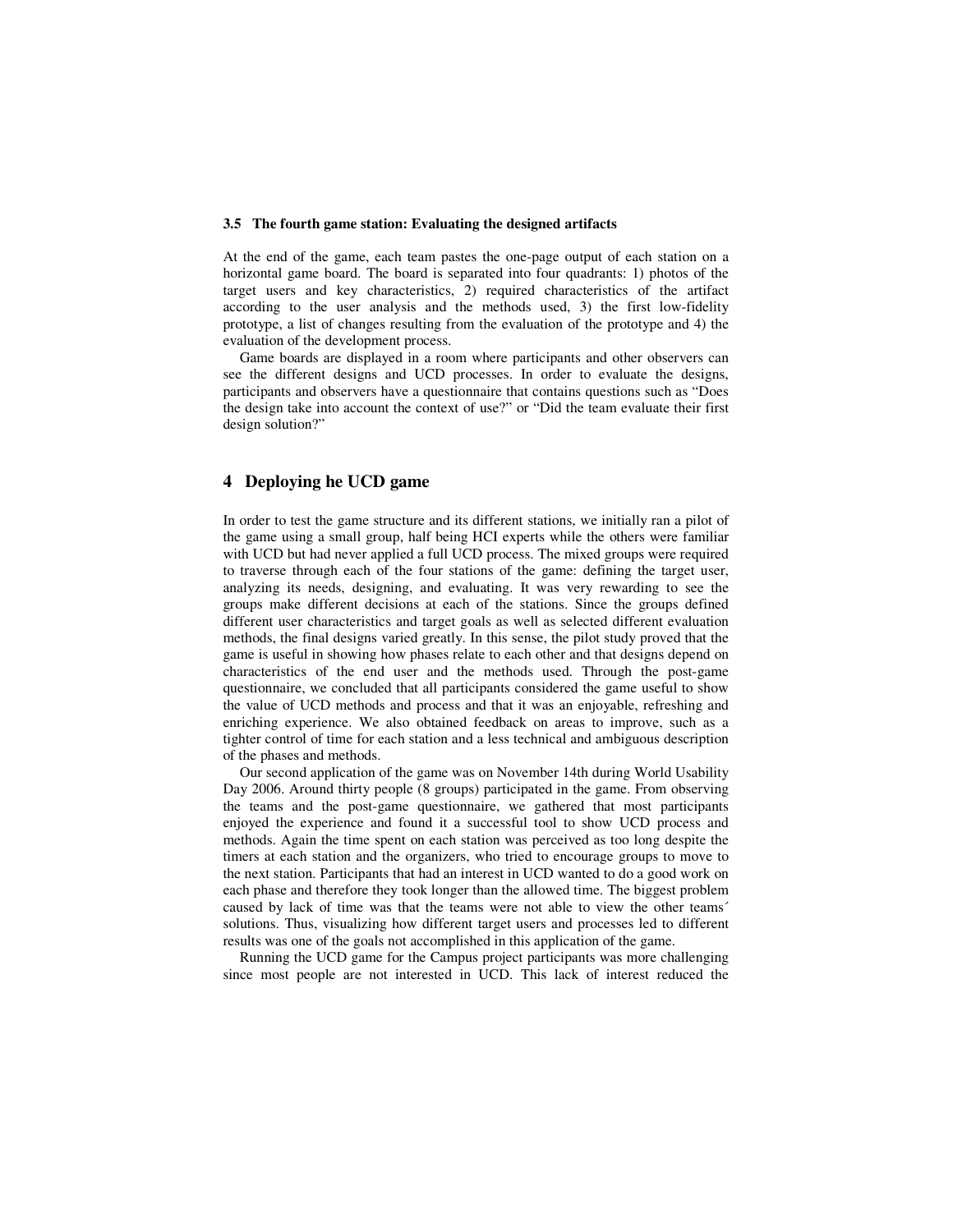problem of the time issue but still made the game useful as another tool to promote understanding about the UCD process and approach.

# **5 Conclusions**

We created the game in order to show the UCD process and methods to an audience of non-experts but whose tasks are related to the definition, creation, and update of a product or service. We have deployed the game in three different occasions with diverse contexts and audiences. The feedback given by the different types of participants told us that the game is perceived as enjoyable and useful for our purpose.

Recalling our goals when creating the game (1) To show the key steps of a UCD process in an enjoyable and informal setting. 2) To help participants understand how these steps relate to each other. 3) To provide an overview of the main HCI techniques and methods. 4) To illustrate that the user target and the methods used affect the end design.), we are confident that it manages to accomplish the four objectives in a short period of time. However, a new question arises: does it make a difference in the participants' everyday work? Will they consider applying a UCD approach in their next project? Will they be more willing to include the results of UCD methods in their work?

We plan to answer these questions by deploying again the UCD game in the Campus project context but with the real design problem. As it has been mentioned, the first work package of the project is to gather user requirements. The output of the package will be personas, scenarios and needs of the future campus users. We will use the project main goal as the design problem and these outputs to prepare the game materials. With this new focus of the game, we expect to increase the developers' involvement in the UCD process as well as interesting feedback from both developers and observers for the project development.

The UCD game is a powerful and flexible tool that can be applied for different goals, in diverse contexts and for different audiences. Although each setting will require an adapted design problem, the overall structure of the game is a useful guide for all cases.

**Acknowledgments.** This work has been partially supported by a Spanish government grant under the project PERSONAL (TIN2006-15107-C02-01) and by the Campus project promoted by the Generalitat de Catalunya.

# **References**

- 1. Berkun, S. Interactionary: Sports for design training and team building. http://www.scottberkun.com/dsports.
- 2. Bias, R. G. and Mayhew, D. J. (Eds.). Cost justifying Usability: An Update for the Internet Age. Morgan Kaufmann, San Francisco, CA, USA, (2005)
- 3. Buchenau, M. and Fulton Suri, J. Experience Prototyping. Proceedings on Designing Interactive Systems, ACM Press (2000), 424-433.